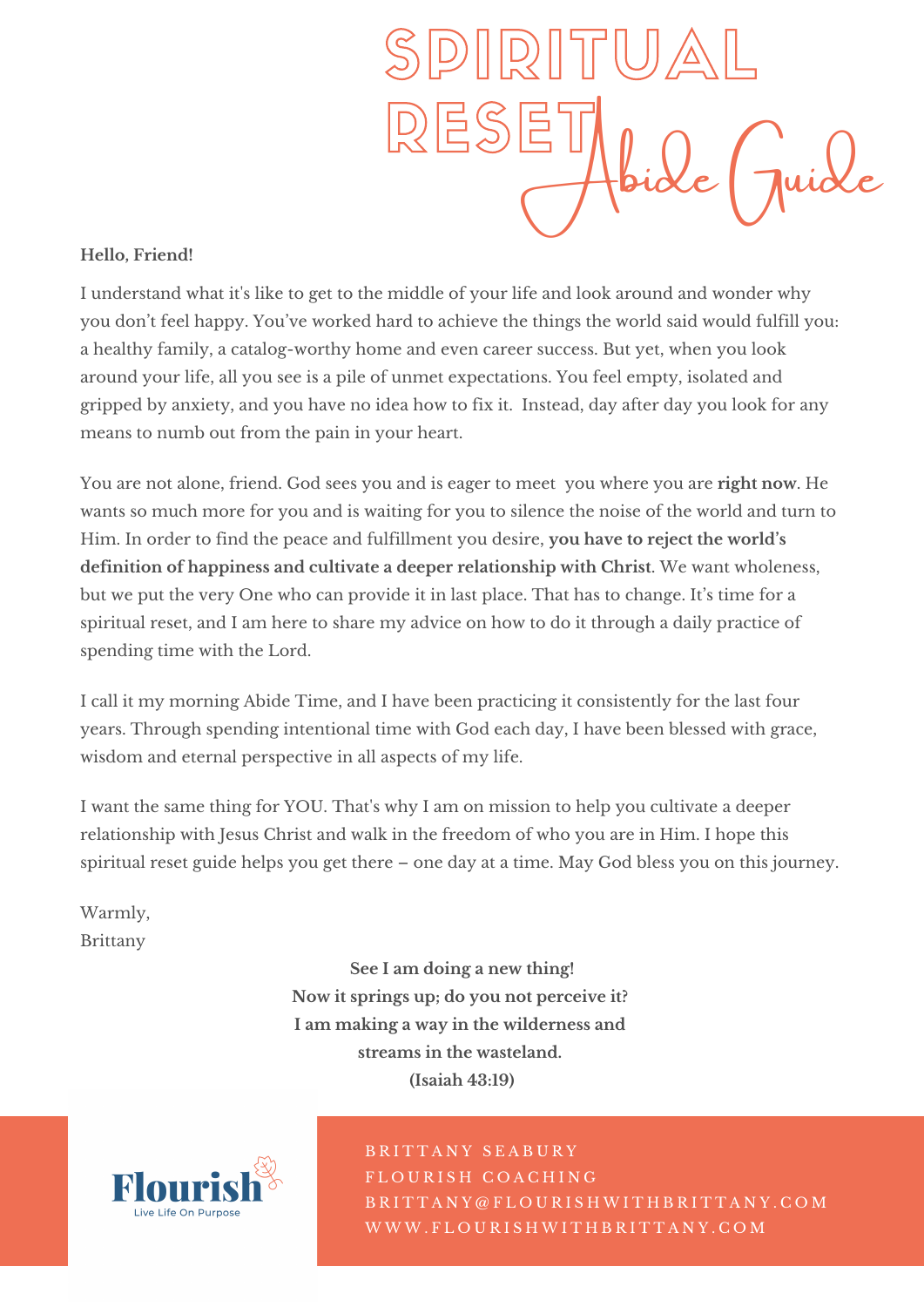# $\mu$ iet the  $\vert/$

Make no mistake, the hurry and hustle of the world will keep you from hearing the voice of God. Many times in Scripture, we see Jesus seeking solitude to pray. Whether He desired the Father's guidance or needed to grieve or simply to rest, He set an example for us to do the same. Things of this world will not yield the nourishment you need to thrive. Jesus is the answer to our every need and ailment.

# **Ask, and it will be given to you; seek, and you will find; knock, and it will be opened to you. For everyone who asks receives, and the one who seeks finds, and to the one who knocks it will be opened. (Matthew 7:7-8)**

Before we dive in, let's take an honest look at the current state of your spirituality. On a scale from one to 10, how would you rank the strength of your relationship with God?

1 2 3 4 5 6 7 8 9 10

Isn't it so comforting to know God promises us He will be found if we seek Him? What do you hope to gain from a closer relationship with God? Write down in your journal a prayer for this journey.

Reset your spirituality in three simple steps

# **Step One: Prime Time**

You are going to need to set aside time each day for this practice (and build up over time), so let's get really practical here. For mothers, working moms in particular, finding time to carve out for this endeavor will feel daunting, perhaps even impossible. But you are still reading this, so I know you are ready for a change. You will need to consider what time of day is going to work best for you on a consistent basis. Perhaps reading the Word over coffee before dawn really appeals to you. Maybe a lunch routine at your office desk is more feasible. Some women may also choose late at night after your family has gone to bed. As you get started, feel free to try different times to see what works – but don't abandon the effort! The goal is to consistently set aside time to meet with God.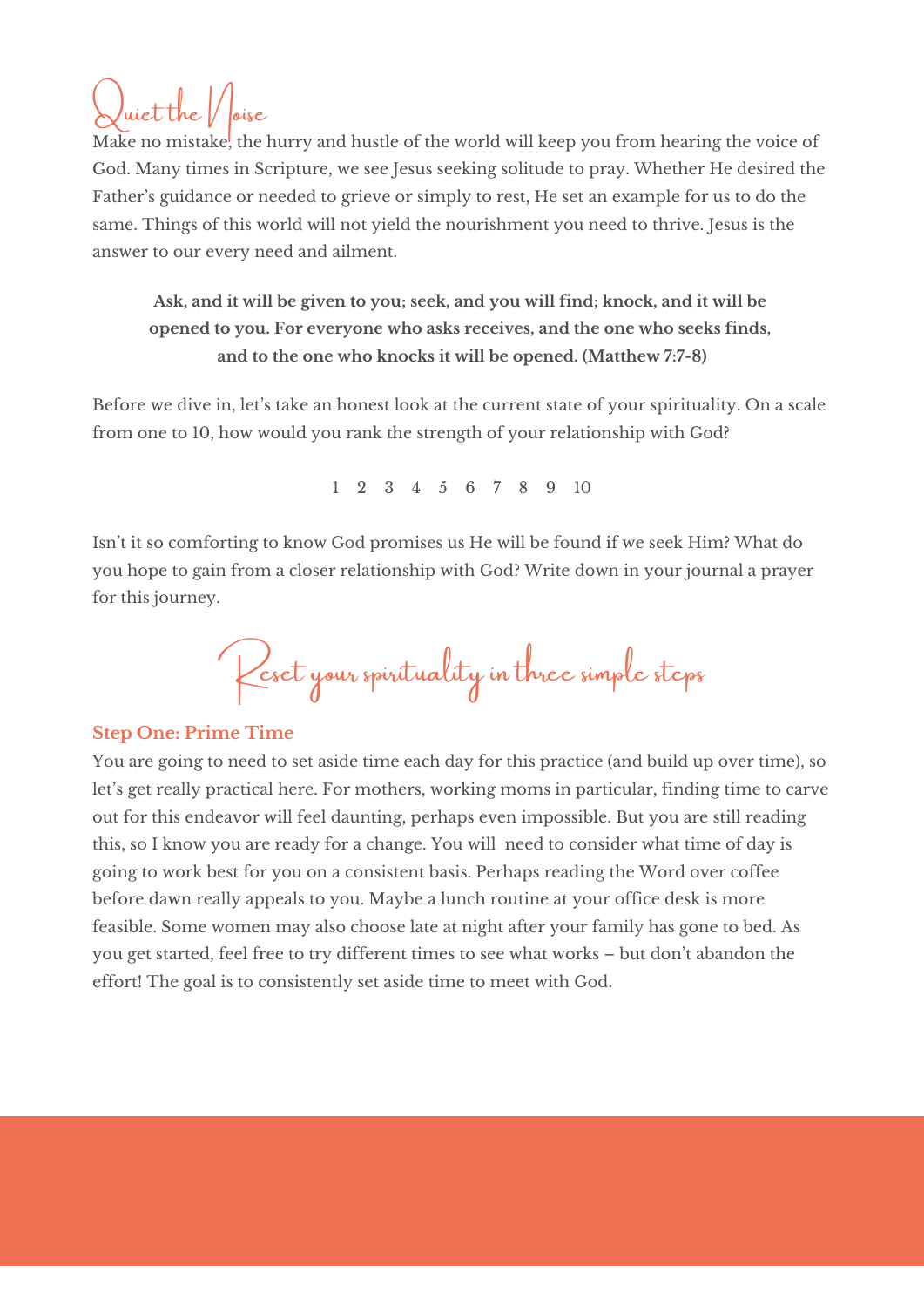## **Step Two: Select Your Spot**

Location is critical. The Answer to Step One will dictate Step Two and vice versa. Take a walk around your house to find a cozy spot with enough room for your Bible and journal (and anything else you want to have on hand, like books, a commentary, etc.) and that is free of distractions (as much as is humanly possible). Make it a space you look forward to retreating to and allows you to get comfy and settle in for some prayer and reflection.

Now to the inner stuff!

## **Step Three: Heart Posture**

Your relationship with God is about being, not doing. God does not need you to DO anything to earn His grace.

In his book "The Pursuit of God," A.W. Tozer asserts that God is present to all people, but He manifests Himself only when we are aware of His presence. He wrote that manifestation will be the difference between a nominal Christian life and a life radiant with the light of His face.

God's grace will eventually take you through the processes of repentance, redemption and sanctification. To start, simply give Him your devotion and time. Focus on keeping an open heart and just be.

### **Be Expectant**

Do not think for a minute you are too far from God and beyond hope. Show up to your Abide Time expectant to have an encounter with God through His Word. In His infinite goodness, God promises to reveal Himself to you. *I love those that love me, and those who seek me diligently find me*. (Proverbs 8:17)

For most of us, when God speaks it will not be audible or visual, but rather small revelations of His character and His love for His people. Whether you are reading about the ancient Israelites or Jesus' disciples, God's love and faithfulness is revealed again and again. He loves you just as much and wants to be in relationship with you.

### **Be Prayerful**

A lot of us struggle with prayer, myself included. Whether it is due to the difficulty of quieting our minds or not finding the words to describe what is on our hearts, it can be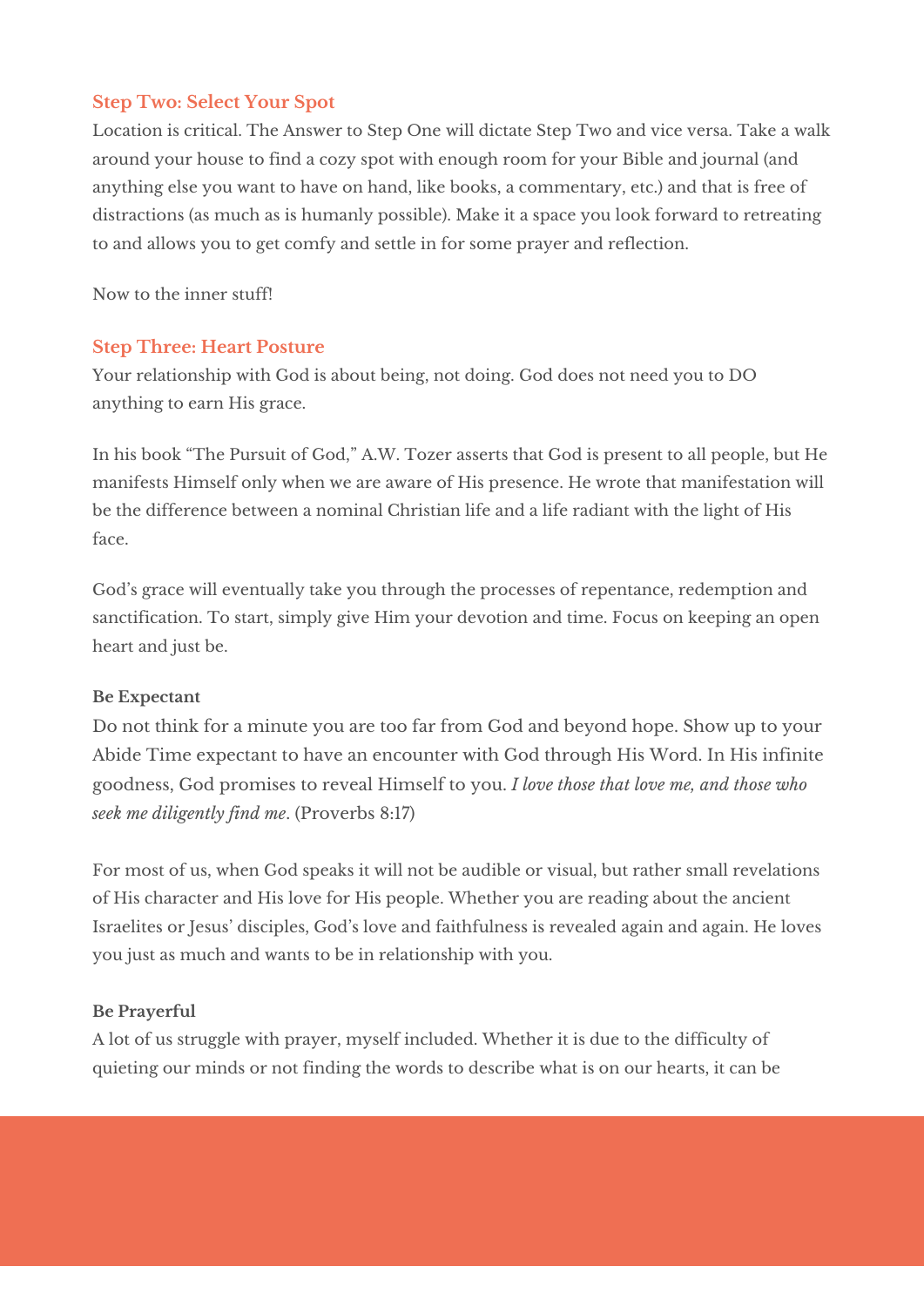challenging. Consider starting by thinking about the truly incredible privilege of being able to approach the Throne of God and speak directly with your Father (thank you, Jesus, for your work on the cross!). Invite Him into your life, into this moment. Confess your sins and humbly ask for His forgiveness. Ask Him to reveal Himself to you in new and powerful ways. Thank Him and praise Him for your abundant blessings.

And it's OK if you get stuck. If you are having trouble thinking of words to say, try writing your prayers instead. I find writing my prayers slows down my mind, helping me be more present. It's also incredibly therapeutic! However, some days and for some circumstances, words simply do not come. On those occasions, still yourself and listen for God. Do it for longer than you think necessary. Set a timer if you need to. Prayer is key to it all.

#### **Be Thankful**

I oftentimes feel like science is slowly catching up with Scripture. Take gratitude for example, there is a plethora of science proving that being grateful improves both your physiological and physical health, like improved sleep, fewer aches and pains, and fewer negative emotions like frustration and regret.

*Do not be anxious about anything, but in everything by prayer and supplication with thanksgiving let your requests be made known to God.* (Phil 4:6)

Start a gratitude journal today to keep track of all the ways God is blessing you – even the trials that require endurance, for *endurance produces character and character produces hope*. (Rom 5:4)

Be grateful for your past, the present and the hope-filled future God has planned for you.

#### **Be Reflective**

All of us have had our fair share of circumstances we genuinely thought we might not make it through. Family illness, addiction, betrayal, job loss. But we are still here because God made a way through and brought us safely to the other side. In Psalm 145, we see David pour out praise in remembrance of God's deliverance:

> *I will meditate on your wonderful works. They tell of the power of your awesome works – and I will proclaim your great deeds. They celebrate your abundant goodness and joyfully sing of your righteousness.*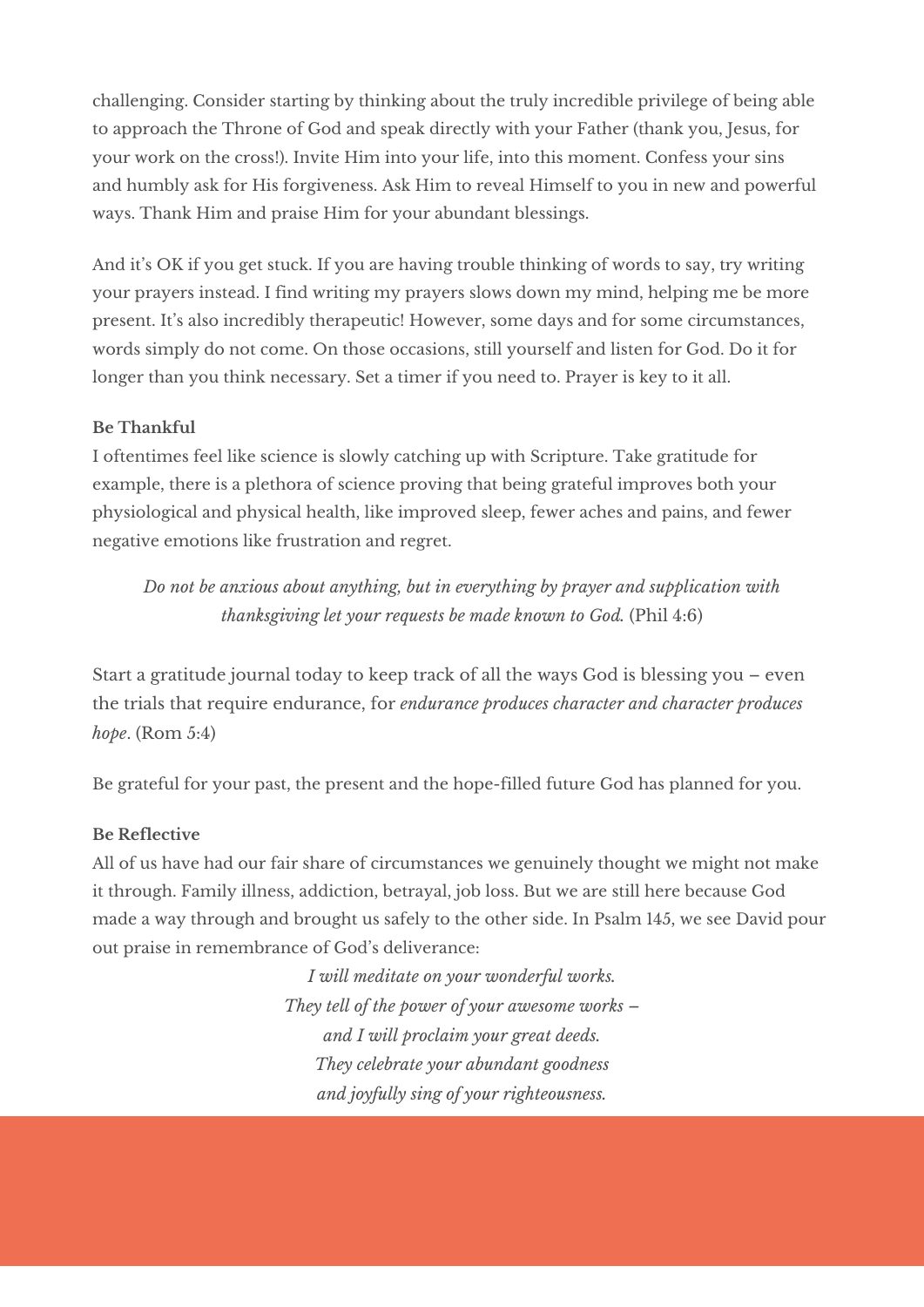Recalling how God has carried you through past circumstances builds your trust in Him and fortifies your faith, which will sustain you when the next trial comes along.

#### **Be Watchful**

Be looking for ways in which God is moving. One thing I love to do, especially when the going gets tough, is carry around with me a handwritten list of ways God is showing up every day. All you need is a note card or scrap of paper. Date it and start listing how you sense His presence – whether a well-timed text of encouragement from a friend, the perfect song coming on the radio or a Bible verse that speaks right into your situation. These are no coincidences. God is an on-time God, and you will be blown away when you realize how intimately aware He is of your life.

Also, there's someone else you need to keep watch for – the enemy. Spiritual warfare is real. You have an enemy who is constantly looking to exploit your weaknesses and destroy you with them. The Bible says he *prowls…seeking someone to devour*. (1 Peter 5:8) As a direct result of my Abide Time, I can clearly distinguish the voice of the enemy. You may recognize it, too it's the voice that chimes in right after an important meeting to convince you that you looked foolish, or the one that tells you trust will never be rebuilt or that causes you to lose hope for a reconciliation. Some of the enemy's favorite schemes include wrapping you up in guilt, bitterness, resentment and shame. His singular goal is to steal your fruitfulness, to keep you frozen in fear and convinced you having nothing worthwhile to offer the world. ALL LIES.

Paul's words in Ephesians 6:10-17 lays out for us how to combat the enemy successfully: Finally, be strong in the Lord and in his mighty power. Put on the full armor of God, so that you can take your stand against the devil's schemes. For our struggle is not against flesh and blood, but *against the rulers, against the authorities, against the powers of this dark world and against the* spiritual forces of evil in the heavenly realms. Therefore put on the full armor of God, so that when the day of evil comes, you may be able to stand your ground, and after you have done everything, to stand. Stand firm then, with the belt of truth buckled around your waist, with the breastplate of *righteousness in place, and with your feet fitted with the readiness that comes from the gospel of* peace. In addition to all this, take up the shield of faith, with which you can extinguish all the flaming arrows of the evil one. Take the helmet of salvation and the sword of the Spirit, which is *the word of God.*